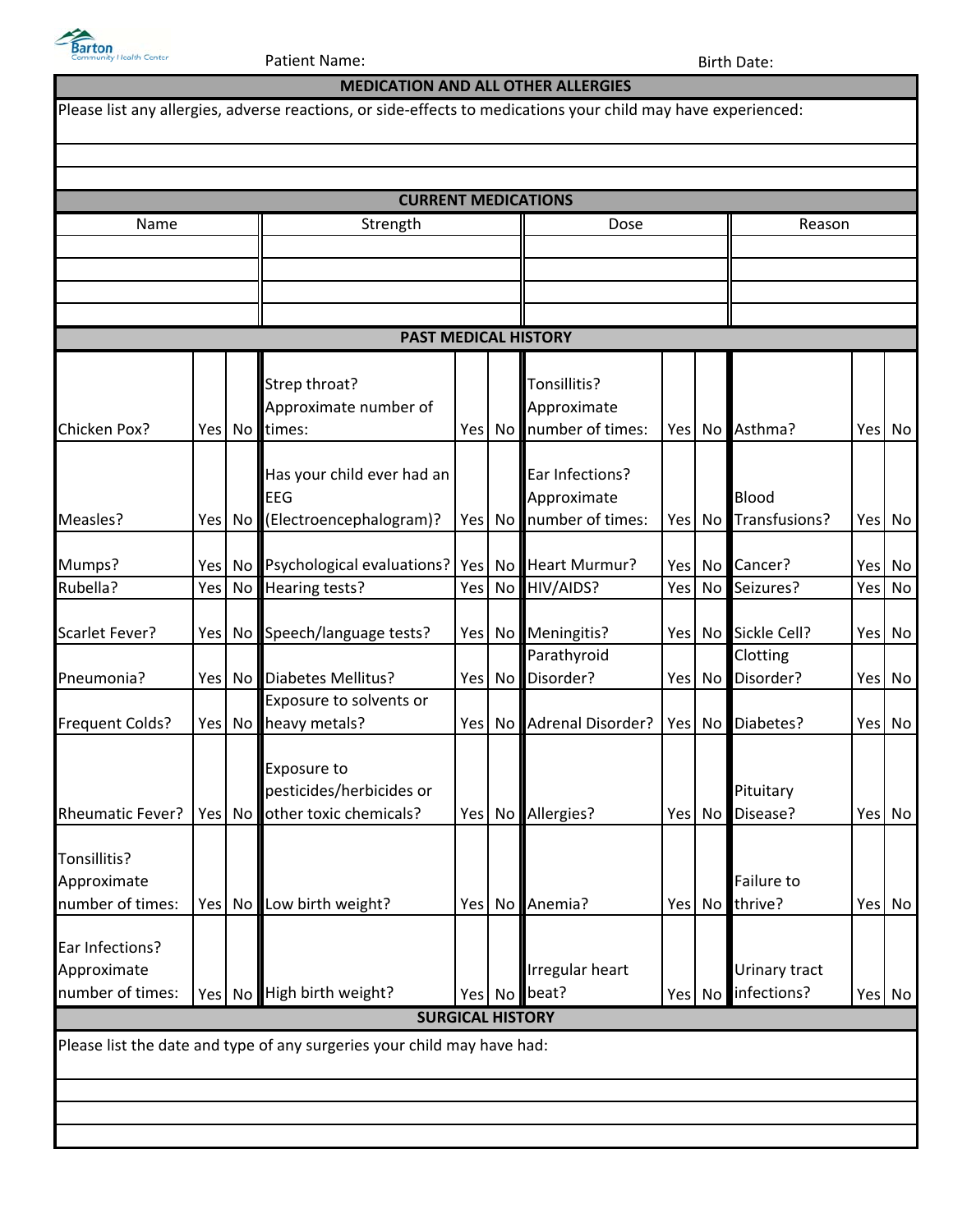Patient Name: Birth Date: Birth Date: Birth Date: Birth Date: Birth Date: Birth Date: Birth Date: Birth Date: Birth Date: Birth Date: Birth Date: Birth Date: Birth Date: Birth Date: Birth Date: Birth Date: Birth Date: Birt

|                                                                                   |     | <b>FAMILY HISTORY</b>   |              |                                                  |         |          |        |            |                 |                                                                                                                      |              |                |        |              |      |      |
|-----------------------------------------------------------------------------------|-----|-------------------------|--------------|--------------------------------------------------|---------|----------|--------|------------|-----------------|----------------------------------------------------------------------------------------------------------------------|--------------|----------------|--------|--------------|------|------|
| Please place a check mark under each disease that pertains to each family member. |     |                         |              |                                                  |         |          |        |            |                 |                                                                                                                      |              |                |        |              |      |      |
| Please add any additional diseases or relatives as needed to "Add:"               |     |                         |              |                                                  |         |          |        |            |                 |                                                                                                                      |              |                |        |              |      |      |
|                                                                                   |     |                         | Age at death | Arthritis                                        | Lung DZ | Genetic  | Cancer | Psychiatry | <b>Diabetes</b> | Heart DZ                                                                                                             | Hypertension | Hyperlipidemia | Stroke | Alcohol/Drug |      |      |
| Relationship                                                                      |     | Alive?                  |              |                                                  |         |          |        |            |                 |                                                                                                                      |              |                |        |              | Add: | Add: |
| <b>Mother</b>                                                                     | Yes | No                      |              |                                                  |         |          |        |            |                 |                                                                                                                      |              |                |        |              |      |      |
| Father                                                                            | Yes | <b>No</b>               |              |                                                  |         |          |        |            |                 |                                                                                                                      |              |                |        |              |      |      |
| <b>Sister</b>                                                                     | Yes | No                      |              |                                                  |         |          |        |            |                 |                                                                                                                      |              |                |        |              |      |      |
| <b>Brother</b>                                                                    | Yes | <b>No</b>               |              |                                                  |         |          |        |            |                 |                                                                                                                      |              |                |        |              |      |      |
| <b>Maternal Aunt</b>                                                              | Yes | No                      |              |                                                  |         |          |        |            |                 |                                                                                                                      |              |                |        |              |      |      |
| <b>Maternal Uncle</b>                                                             | Yes | <b>No</b>               |              |                                                  |         |          |        |            |                 |                                                                                                                      |              |                |        |              |      |      |
| <b>Paternal Aunt</b>                                                              | Yes | No                      |              |                                                  |         |          |        |            |                 |                                                                                                                      |              |                |        |              |      |      |
| <b>Paternal Uncle</b>                                                             | Yes | <b>No</b>               |              |                                                  |         |          |        |            |                 |                                                                                                                      |              |                |        |              |      |      |
| <b>Maternal GM</b>                                                                | Yes | No                      |              |                                                  |         |          |        |            |                 |                                                                                                                      |              |                |        |              |      |      |
| <b>Maternal GF</b>                                                                | Yes | <b>No</b>               |              |                                                  |         |          |        |            |                 |                                                                                                                      |              |                |        |              |      |      |
| <b>Paternal GM</b>                                                                | Yes | No                      |              |                                                  |         |          |        |            |                 |                                                                                                                      |              |                |        |              |      |      |
| <b>Paternal GF</b>                                                                | Yes | <b>No</b>               |              |                                                  |         |          |        |            |                 |                                                                                                                      |              |                |        |              |      |      |
| Add:                                                                              | Yes | No                      |              |                                                  |         |          |        |            |                 |                                                                                                                      |              |                |        |              |      |      |
| Add:                                                                              | Yes | <b>No</b>               |              |                                                  |         |          |        |            |                 |                                                                                                                      |              |                |        |              |      |      |
| Add:                                                                              | Yes | No                      |              |                                                  |         |          |        |            |                 |                                                                                                                      |              |                |        |              |      |      |
| Add:                                                                              | Yes | <b>No</b>               |              |                                                  |         |          |        |            |                 |                                                                                                                      |              |                |        |              |      |      |
|                                                                                   |     | <b>PRENATAL HISTORY</b> |              |                                                  |         |          |        |            |                 |                                                                                                                      |              |                |        |              |      |      |
| Previous pregnancies by natural mother, miscarriages, or complications?           |     |                         |              |                                                  |         |          | Yes    | <b>No</b>  |                 |                                                                                                                      |              |                |        |              |      |      |
| If yes please explain:                                                            |     |                         |              |                                                  |         |          |        |            |                 |                                                                                                                      |              |                |        |              |      |      |
|                                                                                   |     |                         |              |                                                  |         |          |        |            |                 |                                                                                                                      |              |                |        |              |      |      |
| Mother's age at child's birth:                                                    |     |                         |              |                                                  |         |          |        |            |                 |                                                                                                                      |              |                |        |              |      |      |
| Mother's health during pregnancy:                                                 |     |                         |              |                                                  |         |          |        |            |                 |                                                                                                                      |              |                |        |              |      |      |
| <b>Bleeding</b>                                                                   |     | <b>Nausea</b>           |              |                                                  |         |          |        |            |                 | Physical or emotional trauma                                                                                         |              |                |        |              |      |      |
| <b>Illness</b><br>Hypertension                                                    |     |                         |              |                                                  |         |          |        |            |                 | Cigarettes, alcohol, drug use                                                                                        |              |                |        |              |      |      |
| <b>Medications</b>                                                                |     | <b>Diabetes</b>         |              | <b>Thyroid problems</b><br><b>SUCIAL HISTORY</b> |         |          |        |            |                 |                                                                                                                      |              |                |        |              |      |      |
|                                                                                   |     |                         |              |                                                  |         |          |        |            |                 |                                                                                                                      |              |                |        |              |      |      |
| Please list the number and relationship of persons living in the home:            |     |                         |              |                                                  |         |          |        |            |                 |                                                                                                                      |              |                |        |              |      |      |
| Is your child exposed to second hand smoke?                                       |     |                         |              |                                                  |         |          |        |            |                 |                                                                                                                      |              |                |        |              |      |      |
| Please list the number and type of pets:                                          |     |                         |              |                                                  |         |          |        |            |                 |                                                                                                                      |              |                |        |              |      |      |
| Is there a history of sexual, mental/emotional, physical abuse?                   |     |                         |              |                                                  |         |          |        |            |                 |                                                                                                                      |              |                |        |              |      |      |
| If so, at what age and by whom?                                                   |     |                         |              |                                                  |         |          |        |            |                 |                                                                                                                      |              |                |        |              |      |      |
| Childs sleep patterns:                                                            |     |                         |              |                                                  |         |          |        |            |                 |                                                                                                                      |              |                |        |              |      |      |
| Age began sitting:                                                                |     | Crawling                | <b>DIET</b>  |                                                  |         | Walking: |        |            |                 |                                                                                                                      | Talking:     |                |        |              |      |      |
| Please describe your child's typical daily diet:                                  |     |                         |              | Referred to WIC:                                 |         |          |        | Yes        |                 | <b>No</b>                                                                                                            |              |                |        |              |      |      |
|                                                                                   |     | Lunch:                  |              |                                                  |         |          |        |            |                 | Snacks:                                                                                                              |              |                |        |              |      |      |
| Dinner:                                                                           |     | Drinks:                 |              |                                                  |         |          |        |            |                 |                                                                                                                      |              |                |        |              |      |      |
| Food intolerances:                                                                |     |                         |              |                                                  |         |          |        |            |                 |                                                                                                                      |              |                |        |              |      |      |
| Breast Fed: Y/N<br>If yes how long:                                               |     |                         |              | Formula: Y/N Type:                               |         |          |        |            |                 |                                                                                                                      |              |                |        |              |      |      |
| Age began solids:                                                                 |     | Which foods:            |              |                                                  |         |          |        |            |                 |                                                                                                                      |              |                |        |              |      |      |
|                                                                                   |     |                         |              |                                                  |         |          |        |            |                 | <u> 1989 - Jan Samuel Barbara, margaret e populari e populari e populari e populari e populari e populari e popu</u> |              |                |        |              |      |      |